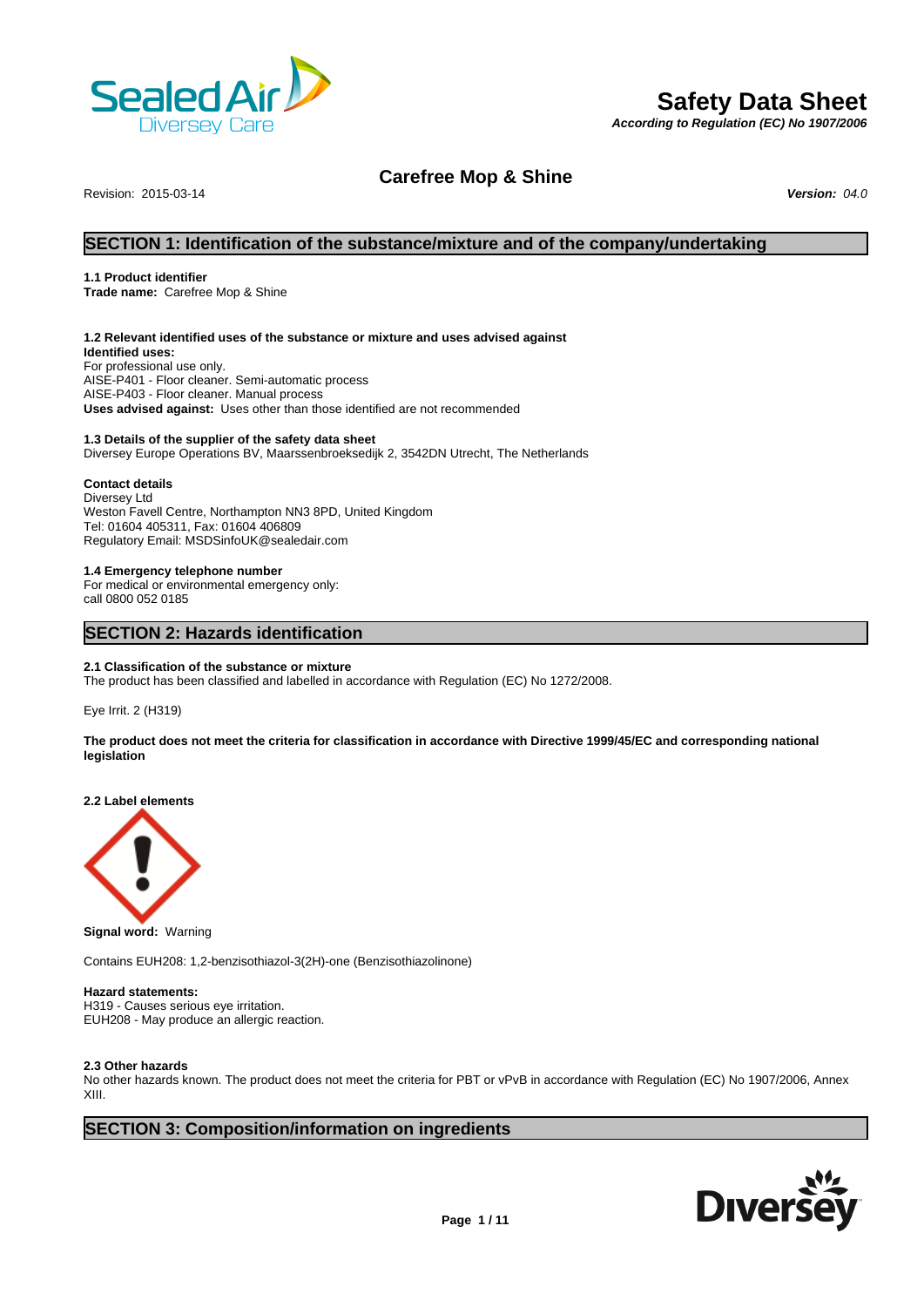### **3.2 Mixtures**

| Ingredient(s)               | <b>EC</b> number | <b>CAS number</b> | <b>REACH number</b> | <b>Classification</b>                                                                                             | <b>Classification</b><br>(1999/45/EC) | <b>Notes</b> | Weight<br>percent |
|-----------------------------|------------------|-------------------|---------------------|-------------------------------------------------------------------------------------------------------------------|---------------------------------------|--------------|-------------------|
| ethanediol                  | 203-473-3        | 107-21-1          | 01-2119456816-28    | Acute Tox. 4 (H302)<br>STOT RE 2 (H373)                                                                           | Xn:R22                                |              | $1 - 3$           |
| alkyl alcohol ethoxylate    | Polymer*         | 69011-36-5        | $[4]$               | Acute Tox. 4 (H302)<br>Eye Dam. 1 (H318)                                                                          | Xn:R22<br>$Xi:$ R41                   |              | $1 - 3$           |
| .2-benzisothiazol-3(2H)-one | 220-120-9        | 2634-33-5         | No data available   | Acute Tox. 4 (H302)<br>Skin Irrit. 2 (H315)<br>Eye Dam. 1 (H318)<br>Skin Sens. 1 (H317)<br>Aquatic Acute 1 (H400) | Xn:R22<br>Xi:R38-41-43<br>N:R50       |              | $0.01 - 0.1$      |

\* Polymer.

For the full text of the R, H and EUH phrases mentioned in this Section, see Section 16.

Workplace exposure limit(s), if available, are listed in subsection 8.1.

[1] Exempted: ionic mixture. See Regulation (EC) No 1907/2006, Annex V, paragraph 3 and 4. This salt is potentially present, based on calculation, and included for classification and labelling purposes only. Each starting material of the ionic mixture is registered, as required.

[2] Exempted: included in Annex IV of Regulation (EC) No 1907/2006.

[3] Exempted: Annex V of Regulation (EC) No 1907/2006.

[4] Exempted: polymer. See Article 2(9) of Regulation (EC) No 1907/2006.

# **SECTION 4: First aid measures**

| 4.1 Description of first aid measures |                                                                                                                                                                                                             |
|---------------------------------------|-------------------------------------------------------------------------------------------------------------------------------------------------------------------------------------------------------------|
| <b>Inhalation</b>                     | Get medical attention or advice if you feel unwell.                                                                                                                                                         |
| <b>Skin contact:</b>                  | Wash skin with plenty of lukewarm, gently flowing water. If skin irritation occurs: Get medical advice<br>or attention.                                                                                     |
| Eye contact:                          | Immediately rinse eyes cautiously with lukewarm water for several minutes. Remove contact lenses,<br>if present and easy to do. Continue rinsing. If irritation occurs and persists, get medical attention. |
| Ingestion:                            | Immediately drink 1 glass of water. Get medical attention or advice if you feel unwell.                                                                                                                     |
| Self-protection of first aider:       | Consider personal protective equipment as indicated in subsection 8.2.                                                                                                                                      |

| 4.2 Most important symptoms and effects, both acute and delayed |                                             |
|-----------------------------------------------------------------|---------------------------------------------|
| Inhalation:                                                     | No known effects or symptoms in normal use. |
| <b>Skin contact:</b>                                            | No known effects or symptoms in normal use. |
| Eye contact:                                                    | Causes severe irritation.                   |
| Ingestion:                                                      | No known effects or symptoms in normal use. |

#### **4.3 Indication of any immediate medical attention and special treatment needed**

No information available on clinical testing and medical monitoring. Specific toxicological information on substances, if available, can be found in section 11.

# **SECTION 5: Firefighting measures**

#### **5.1 Extinguishing media**

Carbon dioxide. Dry powder. Water spray jet. Fight larger fires with water spray jet or alcohol-resistant foam.

#### **5.2 Special hazards arising from the substance or mixture**

No special hazards known.

#### **5.3 Advice for firefighters**

As in any fire, wear self contained breathing apparatus and suitable protective clothing including gloves and eye/face protection.

## **SECTION 6: Accidental release measures**

#### **6.1 Personal precautions, protective equipment and emergency procedures**

No special measures required.

#### **6.2 Environmental precautions**

Do not allow to enter drainage system, surface or ground water. Dilute with plenty of water.

#### **6.3 Methods and material for containment and cleaning up**

Absorb with liquid-binding material (sand, diatomite, universal binders, sawdust).

#### **6.4 Reference to other sections**

For personal protective equipment see subsection 8.2. For disposal considerations see section 13.

# **SECTION 7: Handling and storage**

#### **7.1 Precautions for safe handling**

**Measures to prevent fire and explosions:** No special precautions required.

**Measures required to protect the environment:**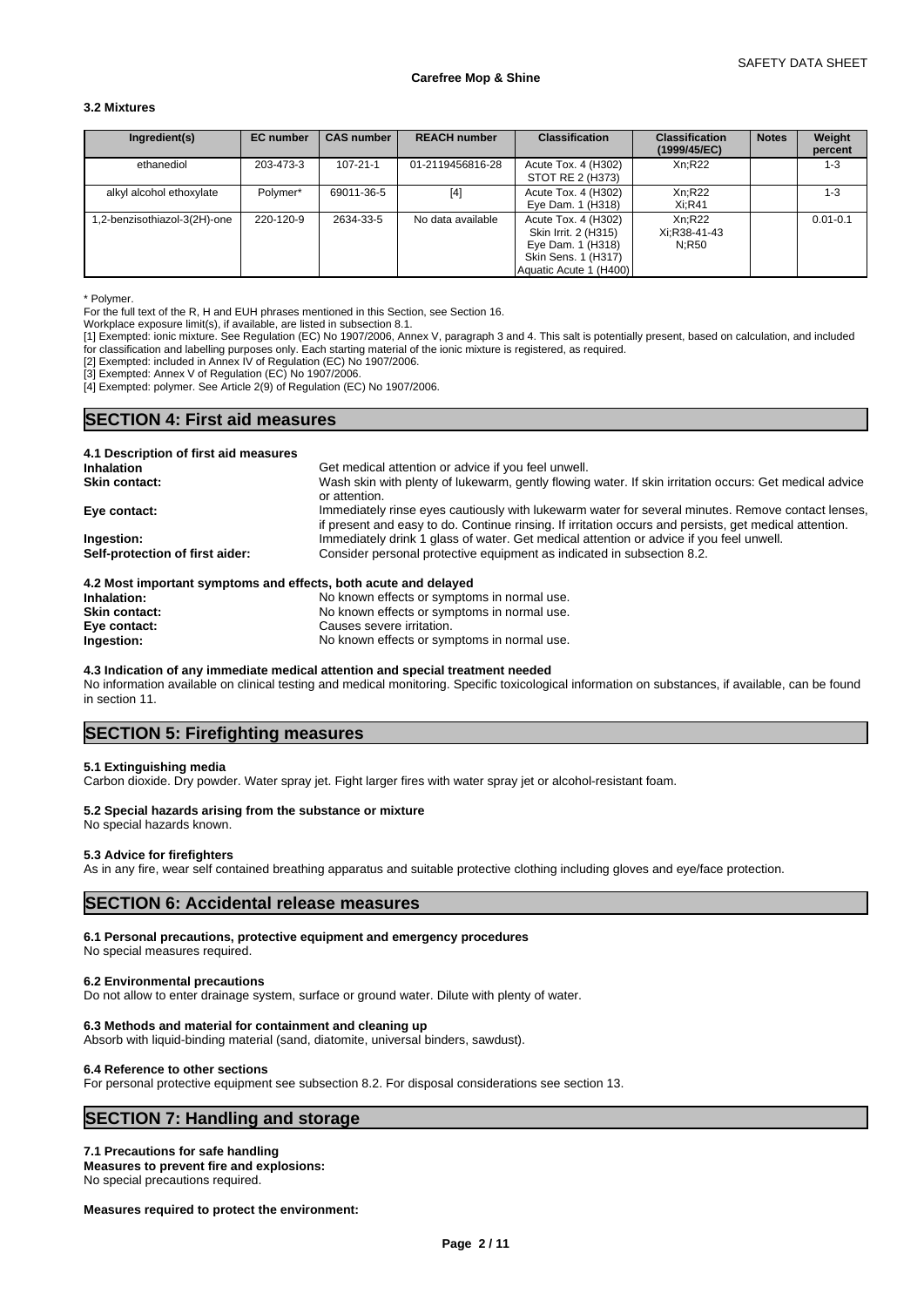For environmental exposure controls see subsection 8.2.

#### **Advices on general occupational hygiene:**

Handle in accordance with good industrial hygiene and safety practice. Keep away from food, drink and animal feeding stuffs. Do not mix with other products unless adviced by Sealed Air. Wash hands before breaks and at the end of workday. Wash face, hands and any exposed skin thoroughly after handling. Take off immediately all contaminated clothing. Use personal protective equipment as required. Use only with adequate ventilation.

### **7.2 Conditions for safe storage, including any incompatibilities**

Store in accordance with local and national regulations. Keep only in original container. Store in a closed container. For conditions to avoid see subsection 10.4. For incompatible materials see subsection 10.5.

#### **7.3 Specific end use(s)**

No specific advice for end use available.

# **SECTION 8: Exposure controls/personal protection**

#### **8.1 Control parameters**

## **Workplace exposure limits**

Air limit values, if available:

| Ingredient(s) | UK - Long term<br>value(s)        | UK - Short term<br>value(s)      |
|---------------|-----------------------------------|----------------------------------|
| ethanediol    | 10 mg/m <sup>3</sup> particulates | 40 ppm vapour                    |
|               | 20 ppm vapour                     | 104 mg/m <sup>3</sup> vapour     |
|               | 52 mg/m <sup>3</sup> vapour       | 30 mg/m <sup>3</sup> particulate |

Biological limit values, if available:

Recommended monitoring procedures, if available:

Additional exposure limits under the conditions of use, if available:

#### **DNEL/DMEL and PNEC values**

#### **Human exposure**

DNEL oral exposure - Consumer (mg/kg bw)

| Ingredient(s)                | <b>Short term - Local</b><br>effects | Short term - Systemic<br>effects | Long term - Local<br>effects | Long term - Systemic  <br>effects |
|------------------------------|--------------------------------------|----------------------------------|------------------------------|-----------------------------------|
| ethanediol                   |                                      |                                  |                              |                                   |
| alkyl alcohol ethoxylate     | No data available                    | No data available                | No data available            | No data available                 |
| 1,2-benzisothiazol-3(2H)-one | No data available                    | No data available                | No data available            | No data available                 |

#### DNEL dermal exposure - Worker

| Ingredient(s)                | Short term - Local<br>effects | <b>Short term - Systemic</b><br>effects (mg/kg bw) | Long term - Local<br>effects | Long term - Systemic  <br>effects (mg/kg bw) |
|------------------------------|-------------------------------|----------------------------------------------------|------------------------------|----------------------------------------------|
| ethanediol                   | No data available             |                                                    | No data available            | 106                                          |
| alkyl alcohol ethoxylate     | No data available             | No data available                                  | No data available            | No data available                            |
| -2-benzisothiazol-3(2H)-one. | No data available             | No data available                                  | No data available            | No data available                            |

#### DNEL dermal exposure - Consumer

| Ingredient(s)               | <b>Short term - Local</b> | Short term - Systemic | Long term - Local | Long term - Systemic |  |
|-----------------------------|---------------------------|-----------------------|-------------------|----------------------|--|
|                             | effects                   | effects (mg/kg bw)    | effects           | effects (mg/kg bw)   |  |
| ethanediol                  | No data available         |                       | No data available | 53                   |  |
| alkyl alcohol ethoxylate    | No data available         | No data available     | No data available | No data available    |  |
| .2-benzisothiazol-3(2H)-one | No data available         | No data available     | No data available | No data available    |  |

| DNEL inhalatory exposure - Worker (mg/m <sup>3</sup> ) |                    |                              |                   |                      |
|--------------------------------------------------------|--------------------|------------------------------|-------------------|----------------------|
| Ingredient(s)                                          | Short term - Local | <b>Short term - Systemic</b> | Long term - Local | Long term - Systemic |
|                                                        | effects            | effects                      | effects           | effects              |
| ethanediol                                             |                    |                              | 35                |                      |
| alkyl alcohol ethoxylate                               | No data available  | No data available            | No data available | No data available    |
| 1,2-benzisothiazol-3(2H)-one                           | No data available  | No data available            | No data available | No data available    |

#### DNEL inhalatory exposure - Consumer (mg/m<sup>3</sup>) )

| Ingredient(s)               | <b>Short term - Local</b> | <b>Short term - Systemic</b> | Long term - Local | Long term - Systemic |
|-----------------------------|---------------------------|------------------------------|-------------------|----------------------|
|                             | effects                   | effects                      | effects           | effects              |
| ethanediol                  |                           |                              |                   |                      |
| alkyl alcohol ethoxylate    | No data available         | No data available            | No data available | No data available    |
| .2-benzisothiazol-3(2H)-one | No data available         | No data available            | No data available | No data available    |

#### **Environmental exposure**

| Environmental exposure - PNEC |                   |                                                      |                     |                                  |
|-------------------------------|-------------------|------------------------------------------------------|---------------------|----------------------------------|
| Ingredient(s)                 | (mg/l)            | Surface water, fresh Surface water, marine<br>(mg/l) | Intermittent (mg/l) | Sewage treatment<br>plant (mg/l) |
| ethanediol                    | 10                |                                                      |                     | 199.5                            |
| alkyl alcohol ethoxylate      | No data available | No data available                                    | No data available   | No data available                |
| 1,2-benzisothiazol-3(2H)-one  | No data available | No data available                                    | No data available   | No data available                |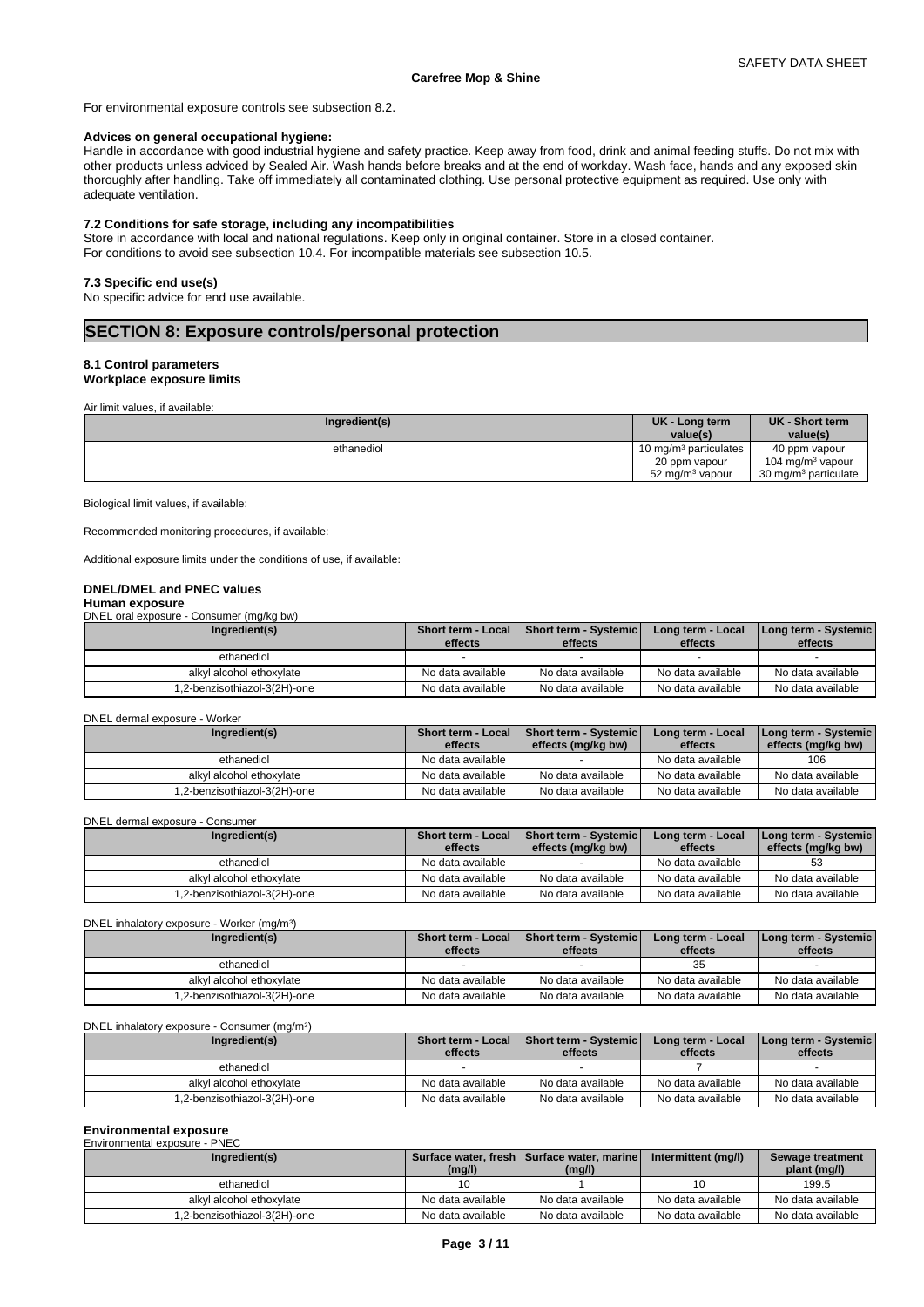Environmental exposure - PNEC, continued

| Ingredient(s)                | i Sediment. freshwater l<br>(mg/kg) | Sediment, marine<br>(mg/kg) | Soil (mg/kg)      | Air (mg/m <sup>3</sup> ) |
|------------------------------|-------------------------------------|-----------------------------|-------------------|--------------------------|
| ethanediol                   |                                     |                             | 1.53              |                          |
| alkvl alcohol ethoxvlate     | No data available                   | No data available           | No data available | No data available        |
| 1,2-benzisothiazol-3(2H)-one | No data available                   | No data available           | No data available | No data available        |

#### **8.2 Exposure controls**

*The following information applies for the uses indicated in subsection 1.2. If available, please refer to the product information sheet for application and handling instructions. Normal use conditions are assumed for this section.*

*Recommended safety measures for handling the undiluted product:*

| Appropriate engineering controls:<br>Appropriate organisational controls: | No special requirements under normal use conditions.<br>Avoid direct contact and/or splashes where possible. Train personnel.                     |
|---------------------------------------------------------------------------|---------------------------------------------------------------------------------------------------------------------------------------------------|
| Personal protective equipment                                             |                                                                                                                                                   |
| Eye / face protection:                                                    | Safety glasses are not normally required. However, their use is recommended in those cases<br>where splashes may occur when handling the product. |
| Hand protection:                                                          | Rinse and dry hands after use. For prolonged contact protection for the skin may be necessary.                                                    |
| <b>Body protection:</b>                                                   | No special requirements under normal use conditions.                                                                                              |
| <b>Respiratory protection:</b>                                            | No special requirements under normal use conditions.                                                                                              |

**Environmental exposure controls:** No special requirements under normal use conditions.

# **SECTION 9: Physical and chemical properties**

#### **9.1 Information on basic physical and chemical properties**

*Information in this section refers to the product, unless it is specifically stated that substance data is listed*

**Physical State:** Liquid **Colour:** Milky, White **Odour:** Slightly perfumed **Odour threshold:** Not applicable  $pH: \approx 8$  (neat) **Melting point/freezing point (°C):** Not determined **Initial boiling point and boiling range (°C):** Not determined

Substance data, boiling point

| Ingredient(s)                | Value<br>$(^{\circ}C)$ | <b>Method</b>    | Atmospheric pressure<br>(hPa) |  |
|------------------------------|------------------------|------------------|-------------------------------|--|
| ethanediol                   | 194-205                | Method not given | 1013                          |  |
| alkyl alcohol ethoxylate     | > 200                  | Method not given |                               |  |
| 1,2-benzisothiazol-3(2H)-one | No data available      |                  |                               |  |

**Method / remark**

**Method / remark**

**Flash point (°C):** Not applicable. **Sustained combustion:** Not determined **Evaporation rate:** Not determined **Flammability (solid, gas):** Not determined **Upper/lower flammability limit (%):** Not determined

Substance data, flammability or explosive limits, if available:

| redient(s  | <b>Lower limit</b> | <b>Upper limit</b> |
|------------|--------------------|--------------------|
| . .        | (% vol             | $\%$ vol.          |
| ethanediol | ے.ت                | ט.ט                |

#### **Method / remark**

# **Vapour pressure:** Not determined

Substance data, vapour pressure

| Ingredient(s)                | Value<br>(Pa)     | <b>Method</b>      | Temperature<br>(°C) |
|------------------------------|-------------------|--------------------|---------------------|
| ethanediol                   | 12.3              | Non quideline test | 25                  |
| alkyl alcohol ethoxylate     | Negligible        | Method not given   | $20 - 25$           |
| 1,2-benzisothiazol-3(2H)-one | No data available |                    |                     |

**Solubility in / Miscibility with Water:** Fully miscible **Vapour density:** Not determined **Relative density:** 1.03 g/cm<sup>3</sup> (20 °C)

**Method / remark**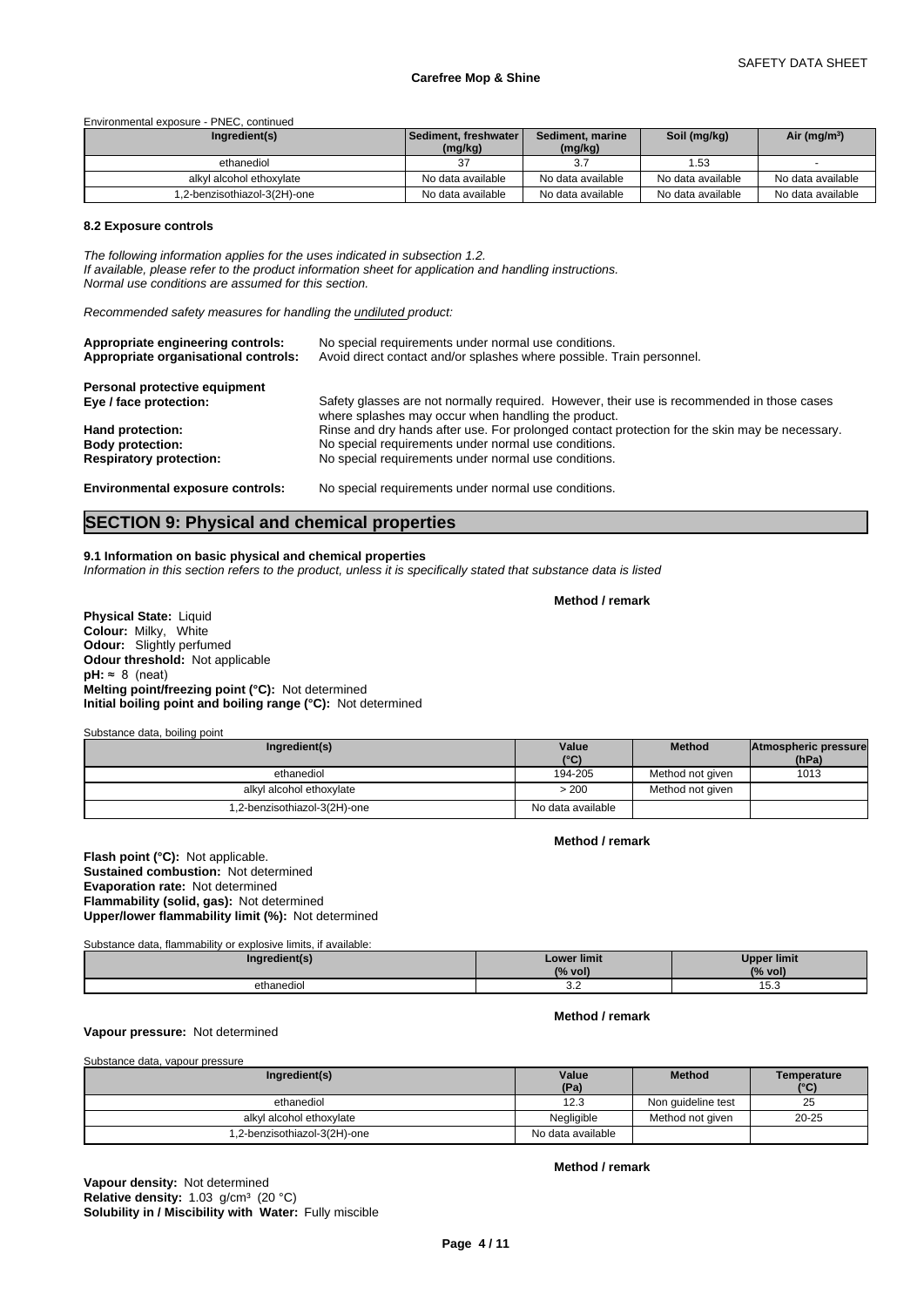#### Substance data, solubility in water

| Ingredient(s)                | Value             | <b>Method</b>    | Temperature   |
|------------------------------|-------------------|------------------|---------------|
|                              | (g/l)             |                  | $(^{\circ}C)$ |
| ethanediol                   | Soluble           | Method not given | 20            |
| alkyl alcohol ethoxylate     | Soluble           | Method not given | 20            |
| 1,2-benzisothiazol-3(2H)-one | No data available |                  |               |

Substance data, partition coefficient n-octanol/water (log Kow): see subsection 12.3

#### **Method / remark**

**Decomposition temperature:** Not determined **Autoignition temperature:** Not determined **Viscosity:** Not determined **Explosive properties:** Not explosive. **Oxidising properties:** Not oxidising

**9.2 Other information Surface tension (N/m):** Not determined **Corrosion to metals:** Not corrosive

Substance data, dissociation constant, if available:

# **SECTION 10: Stability and reactivity**

### **10.1 Reactivity**

No reactivity hazards known under normal storage and use conditions.

#### **10.2 Chemical stability**

Stable under normal storage and use conditions.

#### **10.3 Possibility of hazardous reactions**

No hazardous reactions known under normal storage and use conditions.

#### **10.4 Conditions to avoid**

None known under normal storage and use conditions.

#### **10.5 Incompatible materials**

None known under normal use conditions.

#### **10.6 Hazardous decomposition products**

None known under normal storage and use conditions.

# **SECTION 11: Toxicological information**

### **11.1 Information on toxicological effects**

Mixture data:

## **Relevant calculated ATE(s):**

ATE - Oral (mg/kg): >2000

Substance data, where relevant and available, are listed below.

#### **Acute toxicity** Acute oral toxicity

| watu oran toxioity          |           |                      |                |                          |                             |
|-----------------------------|-----------|----------------------|----------------|--------------------------|-----------------------------|
| Ingredient(s)               | Endpoint  | Value<br>(mg/kg)     | <b>Species</b> | <b>Method</b>            | <b>Exposure</b><br>time (h) |
| ethanediol                  | $LD_{50}$ | $300 - 2000$         | Rat            | Method not given         |                             |
| alkyl alcohol ethoxylate    | $LD_{50}$ | $>$ 300 - 2000       | Rat            | [OECD 423 (EU B.1 tris)] |                             |
| .2-benzisothiazol-3(2H)-one |           | No data<br>available |                |                          |                             |

Acute dermal toxicity

| Ingredient(s)                | <b>Endpoint</b> | Value<br>(mg/kg) | <b>Species</b> | <b>Method</b>    | <b>Exposure</b><br>time (h) |
|------------------------------|-----------------|------------------|----------------|------------------|-----------------------------|
| ethanediol                   | $LD_{50}$       | >2000            | Rabbit         | Method not given |                             |
| alkyl alcohol ethoxylate     | $LD_{50}$       | > 2000           | Rabbit         | Method not given |                             |
| 1,2-benzisothiazol-3(2H)-one |                 | No data          |                |                  |                             |
|                              |                 | available        |                |                  |                             |

| Acute inhalative toxicity |               |          |        |                |               |                 |
|---------------------------|---------------|----------|--------|----------------|---------------|-----------------|
|                           | Ingredient(s) | Endpoint | Value  | <b>Species</b> | <b>Method</b> | <b>Exposure</b> |
|                           |               |          | (mg/l) |                |               | time (h)        |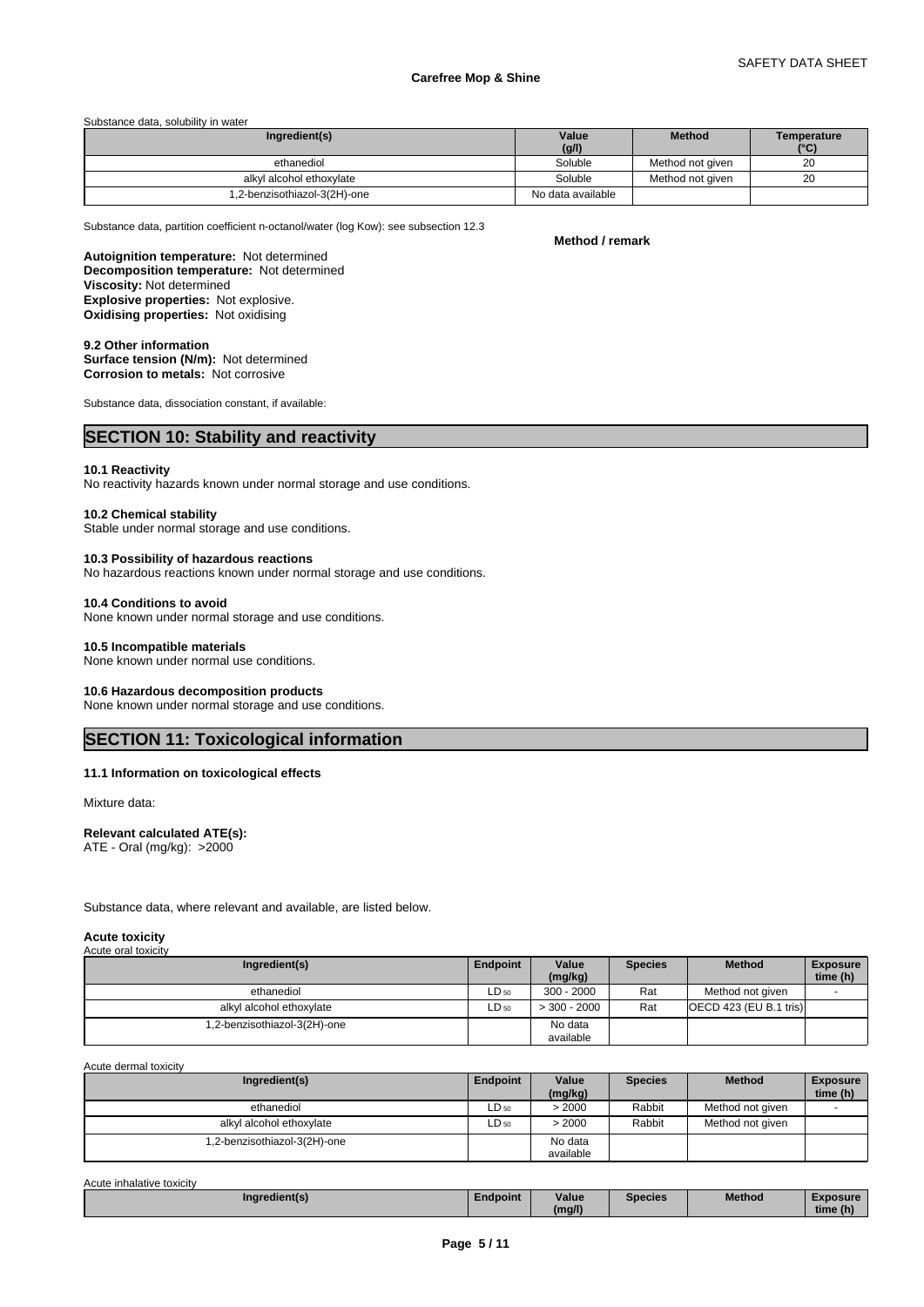| ethanediol                   | $LC_{50}$ | > 2.5 (mist)         | Rat | Weight of evidence |  |
|------------------------------|-----------|----------------------|-----|--------------------|--|
| alkyl alcohol ethoxylate     |           | No data<br>available |     |                    |  |
| 1,2-benzisothiazol-3(2H)-one |           | No data<br>available |     |                    |  |

# **Irritation and corrosivity** Skin irritation and corrosivity

| <u>UNILI ILINGNULL GINI UULLUSIVIN</u> |                   |                |                   |                      |  |  |  |
|----------------------------------------|-------------------|----------------|-------------------|----------------------|--|--|--|
| Ingredient(s)                          | Result            | <b>Species</b> | <b>Method</b>     | <b>Exposure time</b> |  |  |  |
| ethanediol                             | Not irritant      | Rabbit         | Method not given  |                      |  |  |  |
| alkyl alcohol ethoxylate               | Not irritant      | Rabbit         | OECD 404 (EU B.4) |                      |  |  |  |
| 1,2-benzisothiazol-3(2H)-one           | No data available |                |                   |                      |  |  |  |

Eye irritation and corrosivity

| Ingredient(s)                | Result                       | <b>Species</b> | <b>Method</b>    | <b>Exposure time</b> |
|------------------------------|------------------------------|----------------|------------------|----------------------|
| ethanediol                   | Not corrosive or<br>irritant | Rabbit         | Method not given |                      |
|                              |                              |                |                  |                      |
| alkyl alcohol ethoxylate     | Severe damage                | Rabbit         | Method not given |                      |
| 1,2-benzisothiazol-3(2H)-one | No data available            |                |                  |                      |

Respiratory tract irritation and corrosivity

| Ingredient(s)                | Result            | <b>Species</b> | <b>Method</b> | <b>Exposure time</b> |
|------------------------------|-------------------|----------------|---------------|----------------------|
| ethanediol                   | No data available |                |               |                      |
| alkyl alcohol ethoxylate     | No data available |                |               |                      |
| 1,2-benzisothiazol-3(2H)-one | No data available |                |               |                      |

| <b>Sensitisation</b>          |                   |                |                  |                   |
|-------------------------------|-------------------|----------------|------------------|-------------------|
| Sensitisation by skin contact |                   |                |                  |                   |
| Ingredient(s)                 | <b>Result</b>     | <b>Species</b> | <b>Method</b>    | Exposure time (h) |
| ethanediol                    | Not sensitising   |                | Method not given |                   |
| alkyl alcohol ethoxylate      | Not sensitising   | Guinea pig     | Method not given |                   |
| 1,2-benzisothiazol-3(2H)-one  | No data available |                |                  |                   |

Sensitisation by inhalation

| Ingredient(s)                | Result            | <b>Species</b> | <b>Method</b> | <b>Exposure time</b> |
|------------------------------|-------------------|----------------|---------------|----------------------|
| ethanediol                   | No data available |                |               |                      |
| alkyl alcohol ethoxylate     | No data available |                |               |                      |
| 1,2-benzisothiazol-3(2H)-one | No data available |                |               |                      |

#### **CMR effects (carcinogenicity, mutagenicity and toxicity for reproduction) Mutagenicity**

| Ingredient(s)               | Result (in-vitro)                      | <b>Method</b> | <b>Result (in-vivo)</b>               | <b>Method</b> |
|-----------------------------|----------------------------------------|---------------|---------------------------------------|---------------|
|                             |                                        | (in-vitro)    |                                       | (in-vivo)     |
| ethanediol                  | No evidence for mutagenicity, negative | Method not    | No data available                     |               |
|                             | test results                           | aiven         |                                       |               |
| alkyl alcohol ethoxylate    | No evidence of genotoxicity, negative  | Method not    | No evidence of genotoxicity, negative | Method not    |
|                             | test results                           | aiven         | test results                          | aiven         |
| .2-benzisothiazol-3(2H)-one | No data available                      |               | No data available                     |               |
|                             |                                        |               |                                       |               |

**Carcinogenicity** 

| Ingredient(s)                | <b>Effect</b>                                          |
|------------------------------|--------------------------------------------------------|
| ethanediol                   | No evidence for carcinogenicity, negative test results |
| alkyl alcohol ethoxylate     | No evidence for carcinogenicity, weight-of-evidence    |
| 1.2-benzisothiazol-3(2H)-one | No data available                                      |

#### Toxicity for reproduction

| Ingredient(s)            | <b>Endpoint</b> | <b>Specific effect</b> | Value          | <b>Species</b> | <b>Method</b> | <b>Exposure</b> | Remarks and other effects    |
|--------------------------|-----------------|------------------------|----------------|----------------|---------------|-----------------|------------------------------|
|                          |                 |                        | $(mq/kg$ bw/d) |                |               | time            | reported                     |
| ethanediol               |                 |                        | No data        |                |               |                 | No evidence for reproductive |
|                          |                 |                        | available      |                |               |                 | toxicity                     |
| alkyl alcohol ethoxylate | <b>NOAEL</b>    | Teratogenic effects    | > 50           | Rat            | Not known     |                 |                              |
| 1,2-benzisothiazol-3(2H  |                 |                        | No data        |                |               |                 |                              |
| -one                     |                 |                        | available      |                |               |                 |                              |

# **Repeated dose toxicity** Sub-acute or sub-chronic oral toxicity

| <b>Sup-active Of Sup-Chronic Oral toxicity</b> |          |              |                |               |                    |                                             |
|------------------------------------------------|----------|--------------|----------------|---------------|--------------------|---------------------------------------------|
| Ingredient(s)                                  | Endpoint | Value        | <b>Species</b> | <b>Method</b> |                    | <b>Exposure Specific effects and organs</b> |
|                                                |          | (mg/kg bw/d) |                |               | $ time$ (days) $ $ | affected                                    |
| ethanediol                                     |          | No data      |                |               |                    |                                             |
|                                                |          | available    |                |               |                    |                                             |
| alkyl alcohol ethoxylate                       |          | No data      |                |               |                    |                                             |
|                                                |          | available    |                |               |                    |                                             |
| 1,2-benzisothiazol-3(2H)-one                   |          | No data      |                |               |                    |                                             |
|                                                |          | available    |                |               |                    |                                             |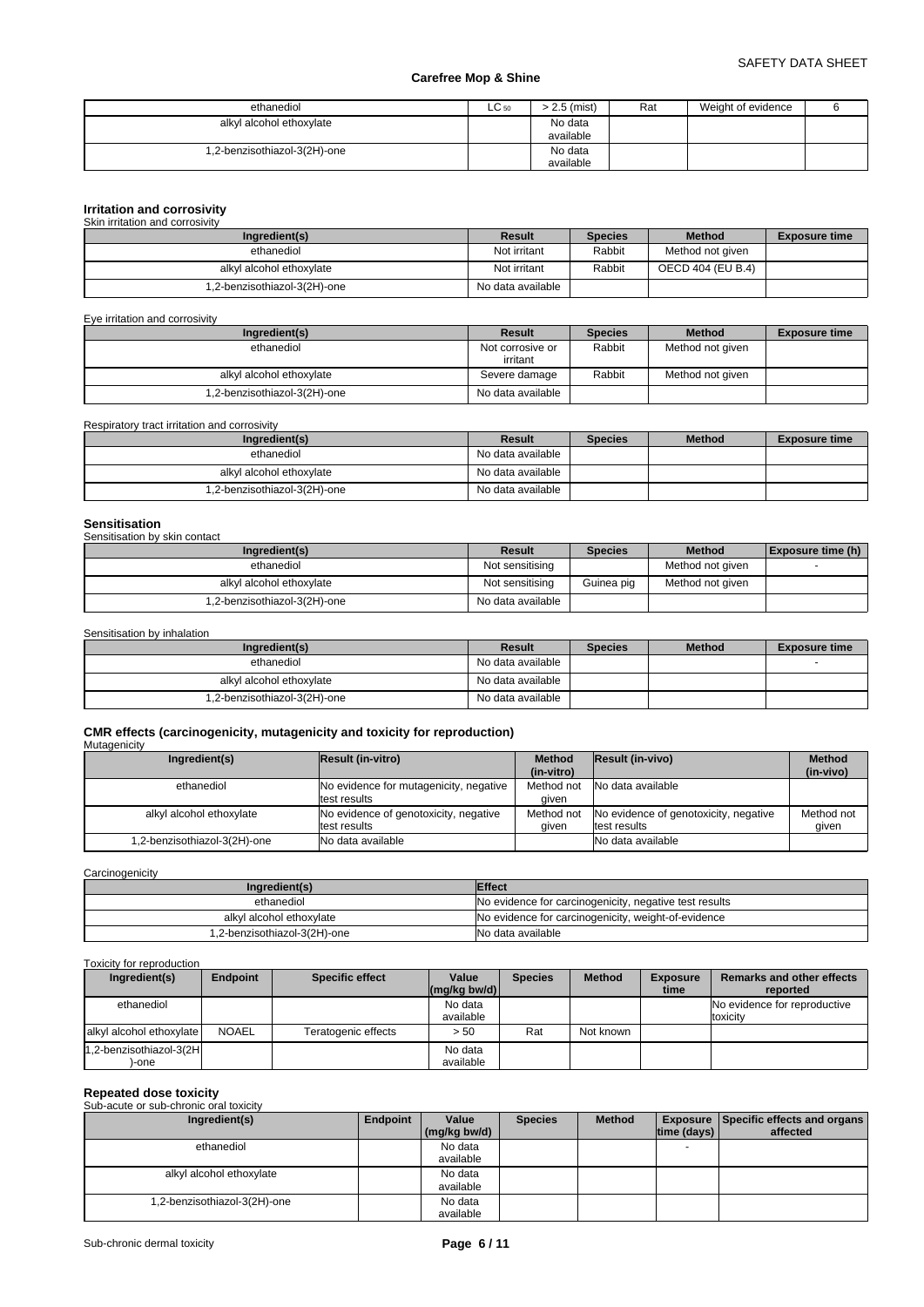| Ingredient(s)               | Endpoint | Value<br>(mg/kg bw/d) | <b>Species</b> | <b>Method</b> | time (days)              | <b>Exposure   Specific effects and organs  </b><br>affected |
|-----------------------------|----------|-----------------------|----------------|---------------|--------------------------|-------------------------------------------------------------|
| ethanediol                  |          | No data               |                |               | $\overline{\phantom{0}}$ |                                                             |
|                             |          | available             |                |               |                          |                                                             |
| alkyl alcohol ethoxylate    |          | No data               |                |               |                          |                                                             |
|                             |          | available             |                |               |                          |                                                             |
| -2-benzisothiazol-3(2H)-one |          | No data               |                |               |                          |                                                             |
|                             |          | available             |                |               |                          |                                                             |

Sub-chronic inhalation toxicity

| Ingredient(s)                | Endpoint | Value        | <b>Species</b> | <b>Method</b> |                          | <b>Exposure Specific effects and organs</b> |
|------------------------------|----------|--------------|----------------|---------------|--------------------------|---------------------------------------------|
|                              |          | (mg/kg bw/d) |                |               | time (days)              | affected                                    |
| ethanediol                   |          | No data      |                |               | $\overline{\phantom{0}}$ |                                             |
|                              |          | available    |                |               |                          |                                             |
| alkyl alcohol ethoxylate     |          | No data      |                |               |                          |                                             |
|                              |          | available    |                |               |                          |                                             |
| 1,2-benzisothiazol-3(2H)-one |          | No data      |                |               |                          |                                             |
|                              |          | available    |                |               |                          |                                             |

#### Chronic toxicity

| Ingredient(s)            | <b>Exposure</b> | <b>Endpoint</b> | Value                                                   | <b>Species</b> | <b>Method</b> | <b>Exposure</b>          | Specific effects and | <b>Remark</b> |
|--------------------------|-----------------|-----------------|---------------------------------------------------------|----------------|---------------|--------------------------|----------------------|---------------|
|                          | route           |                 | $\left \frac{\text{mg}}{\text{kg}}\right $ (mg/kg bw/d) |                |               | time                     | organs affected      |               |
| ethanediol               |                 |                 | No data                                                 |                |               |                          |                      |               |
|                          |                 |                 | available                                               |                |               |                          |                      |               |
| alkyl alcohol ethoxylate | Oral            | <b>NOAEL</b>    | 50                                                      | Rat            |               | Method not I24 month(s)I |                      |               |
|                          |                 |                 |                                                         |                | aiven         |                          |                      |               |
| 1,2-benzisothiazol-3(2H  |                 |                 | No data                                                 |                |               |                          |                      |               |
| )-one                    |                 |                 | available                                               |                |               |                          |                      |               |

#### STOT-single exposure

| Ingredient(s)                | Affected organ(s) |
|------------------------------|-------------------|
| ethanediol                   | No data available |
| alkyl alcohol ethoxylate     | No data available |
| 1,2-benzisothiazol-3(2H)-one | No data available |

#### STOT-repeated exposure

| Ingredient(s)                | Affected organ(s) |
|------------------------------|-------------------|
| ethanediol                   | No data available |
| alkyl alcohol ethoxylate     | No data available |
| 1,2-benzisothiazol-3(2H)-one | No data available |

### **Aspiration hazard**

Substances with an aspiration hazard (H304), if any, are listed in section 3. If relevant, see section 9 for dynamic viscosity and relative density of the product.

#### **Potential adverse health effects and symptoms**

Effects and symptoms related to the product, if any, are listed in subsection 4.2.

# **SECTION 12: Ecological information**

#### **12.1 Toxicity**

No data is available on the mixture.

Substance data, where relevant and available, are listed below

# **Aquatic short-term toxicity** Aquatic short-term toxicity - fish

| .                            |           |                      |                        |                     |                             |
|------------------------------|-----------|----------------------|------------------------|---------------------|-----------------------------|
| Ingredient(s)                | Endpoint  | Value<br>(mg/l)      | <b>Species</b>         | <b>Method</b>       | <b>Exposure</b><br>time (h) |
| ethanediol                   | $LC_{50}$ | 18500                | Oncorhynchus<br>mvkiss | Method not given    | 96                          |
| alkyl alcohol ethoxylate     | $LC_{50}$ | 1 - 10               | Cyprinus carpio        | OECD <sub>203</sub> | 96                          |
| 1,2-benzisothiazol-3(2H)-one |           | No data<br>available |                        |                     |                             |

Aquatic short-term toxicity - crustacea

| ______                      |                  |                      |                         |                  |                             |
|-----------------------------|------------------|----------------------|-------------------------|------------------|-----------------------------|
| Ingredient(s)               | Endpoint         | Value<br>(mg/l)      | <b>Species</b>          | <b>Method</b>    | <b>Exposure</b><br>time (h) |
| ethanediol                  | EC <sub>50</sub> | >100                 | Daphnia<br>magna Straus | Method not given | 48                          |
| alkyl alcohol ethoxylate    | EC 50            | 1 - 10               | Daphnia<br>magna Straus | OECD 202, static | 48                          |
| .2-benzisothiazol-3(2H)-one |                  | No data<br>available |                         |                  |                             |

| Aquatic short-term toxicity - algae |                 |                 |                |                  |                             |
|-------------------------------------|-----------------|-----------------|----------------|------------------|-----------------------------|
| Ingredient(s)                       | <b>Endpoint</b> | Value<br>(mg/l) | <b>Species</b> | <b>Method</b>    | <b>Exposure</b><br>time (h) |
| ethanediol                          | EC 50           | 6500 - 13000    | Pseudokirchner | Method not given | 96                          |
|                                     | Page 7711       |                 |                |                  |                             |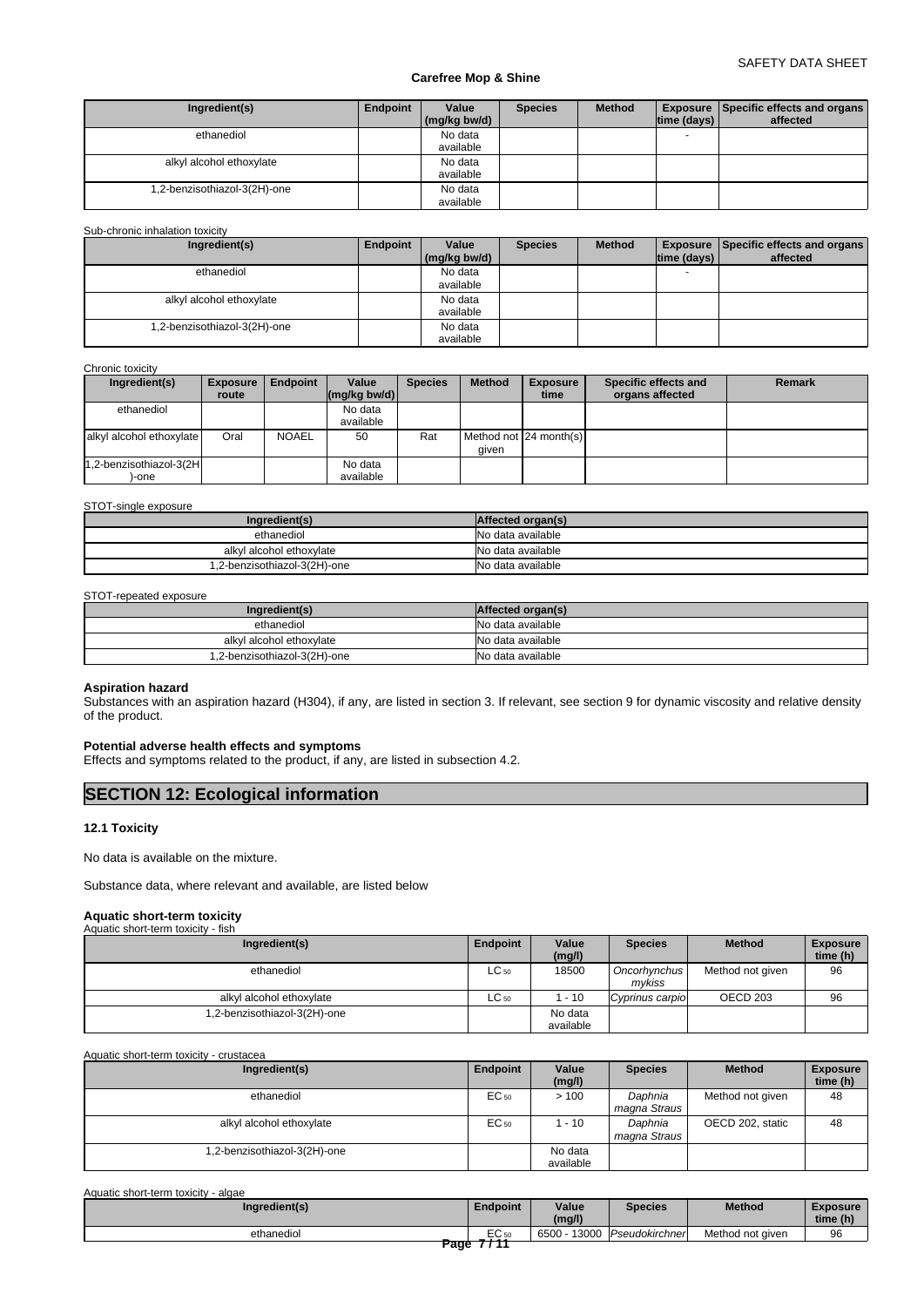| alkyl alcohol ethoxylate     | EC 50 | $-10$     | iella<br>subcapitata<br>Desmodesmus<br>subspicatus | OECD 201, static | 72 |
|------------------------------|-------|-----------|----------------------------------------------------|------------------|----|
| 1,2-benzisothiazol-3(2H)-one |       | No data   |                                                    |                  |    |
|                              |       | available |                                                    |                  |    |

| Aquatic short-term toxicity - marine species |          |                      |                |               |                                |
|----------------------------------------------|----------|----------------------|----------------|---------------|--------------------------------|
| Ingredient(s)                                | Endpoint | Value<br>(mg/l)      | <b>Species</b> | <b>Method</b> | <b>Exposure</b><br>time (days) |
| ethanediol                                   |          | No data<br>available |                |               |                                |
| alkyl alcohol ethoxylate                     |          | No data<br>available |                |               |                                |
| ,2-benzisothiazol-3(2H)-one                  |          | No data<br>available |                |               |                                |

Impact on sewage plants - toxicity to bacteria

| Ingredient(s)                | Endpoint  | Value     | <b>Inoculum</b>    | <b>Method</b>      | <b>Exposure</b><br>time |
|------------------------------|-----------|-----------|--------------------|--------------------|-------------------------|
|                              |           | (mg/l)    |                    |                    |                         |
| ethanediol                   | EC 50     | 10000     | <b>Pseudomonas</b> | Method not given   | 16 hour(s) $\vert$      |
|                              |           |           | putida             |                    |                         |
|                              |           |           |                    |                    |                         |
| alkyl alcohol ethoxylate     | $EC_{10}$ | >10000    | Activated          | DIN 38412 / Part 8 | 17 hour(s) $\vert$      |
|                              |           |           | sludge             |                    |                         |
| 1,2-benzisothiazol-3(2H)-one |           | No data   |                    |                    |                         |
|                              |           | available |                    |                    |                         |

# **Aquatic long-term toxicity** Aquatic long-term toxicity - fish

| Ingredient(s)                | Endpoint    | Value<br>(mg/l)      | <b>Species</b> | <b>Method</b>       | <b>Exposure</b><br>time | <b>Effects observed</b> |
|------------------------------|-------------|----------------------|----------------|---------------------|-------------------------|-------------------------|
| ethanediol                   | <b>NOEC</b> | >100                 | Not specified  | Method not<br>given |                         |                         |
| alkyl alcohol ethoxylate     |             | No data<br>available |                |                     |                         |                         |
| 1,2-benzisothiazol-3(2H)-one |             | No data<br>available |                |                     |                         |                         |

#### Aquatic long-term toxicity - crustacea

| Ingredient(s)                | Endpoint    | Value<br>(mg/l)      | <b>Species</b> | <b>Method</b>       | <b>Exposure</b><br>time | <b>Effects observed</b> |
|------------------------------|-------------|----------------------|----------------|---------------------|-------------------------|-------------------------|
| ethanediol                   | <b>NOEC</b> | >100                 |                | Method not<br>qiven |                         |                         |
| alkyl alcohol ethoxylate     |             | No data<br>available |                |                     |                         |                         |
| 1,2-benzisothiazol-3(2H)-one |             | No data<br>available |                |                     |                         |                         |

# Aquatic toxicity to other aquatic benthic organisms, including sediment-dwelling organisms, if available:

| Ingredient(s)               | Endpoint | Value<br>(mg/kg dw | <b>Species</b> | <b>Method</b> | <b>Exposure</b><br> time (days) | <b>Effects observed</b> |
|-----------------------------|----------|--------------------|----------------|---------------|---------------------------------|-------------------------|
|                             |          | sediment)          |                |               |                                 |                         |
| ethanediol                  |          | No data            |                |               | $\sim$                          |                         |
|                             |          | available          |                |               |                                 |                         |
| alkyl alcohol ethoxylate    |          | No data            |                |               |                                 |                         |
|                             |          | available          |                |               |                                 |                         |
| -2-benzisothiazol-3(2H)-one |          | No data            |                |               |                                 |                         |
|                             |          | available          |                |               |                                 |                         |

**Terrestrial toxicity** Terrestrial toxicity - soil invertebrates, including earthworms, if available:

| Ingredient(s)            | <b>Endpoint</b> | Value<br>(mg/kg dw<br>soil) | <b>Species</b> | <b>Method</b> | <b>Exposure</b><br>$ time$ (days) $ $ | <b>Effects observed</b> |
|--------------------------|-----------------|-----------------------------|----------------|---------------|---------------------------------------|-------------------------|
| ethanediol               |                 | No data<br>available        |                |               | $\overline{\phantom{a}}$              |                         |
| alkyl alcohol ethoxylate | <b>NOEC</b>     | 220                         | Eisenia fetida |               |                                       |                         |

#### Terrestrial toxicity - plants, if available:

| Ingredient(s)                               | Endpoint    | Value<br>(mg/kg dw<br>soil) | <b>Species</b>      | <b>Method</b> | <b>Exposure</b><br> time (days) | <b>Effects observed</b> |
|---------------------------------------------|-------------|-----------------------------|---------------------|---------------|---------------------------------|-------------------------|
| ethanediol                                  |             | No data<br>available        |                     |               | $\overline{\phantom{a}}$        |                         |
| alkyl alcohol ethoxylate                    | <b>NOEC</b> | 10                          | Lepidium<br>sativum | OECD 208      |                                 |                         |
| Terrestrial toxicity - birds, if available: |             |                             |                     |               |                                 |                         |

| Ingredient(s)            | Endpoint | Value                  | <b>Species</b> | <b>Method</b> | <b>Exposure</b><br> time (days) | <b>Effects observed</b> |
|--------------------------|----------|------------------------|----------------|---------------|---------------------------------|-------------------------|
| ethanediol               |          | No data                |                |               | -                               |                         |
|                          |          | available              |                |               |                                 |                         |
| alkyl alcohol ethoxylate |          | No data<br>744<br>Рапе |                |               |                                 |                         |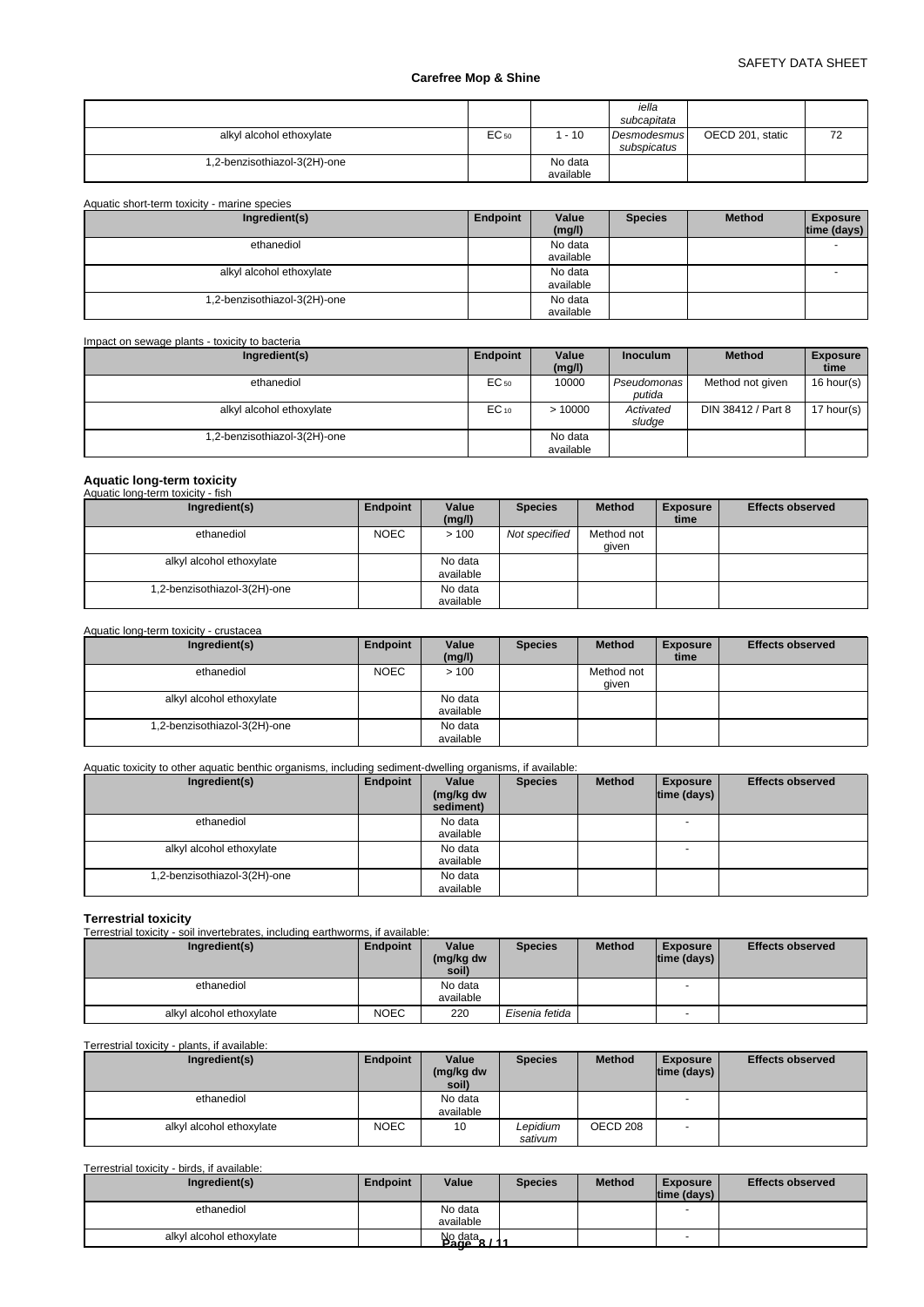|  | - -<br>$\sim$<br>allable<br>. |  |  |
|--|-------------------------------|--|--|
|  |                               |  |  |

Terrestrial toxicity - beneficial insects, if available:

| Ingredient(s)            | Endpoint | Value<br>(mg/kg dw<br>soil) | <b>Species</b> | <b>Method</b> | <b>Exposure</b><br>$ time$ (days) $ $ | <b>Effects observed</b> |
|--------------------------|----------|-----------------------------|----------------|---------------|---------------------------------------|-------------------------|
| ethanediol               |          | No data<br>available        |                |               |                                       |                         |
| alkyl alcohol ethoxylate |          | No data<br>available        |                |               | $\overline{\phantom{a}}$              |                         |

Terrestrial toxicity - soil bacteria, if available:

| Ingredient(s)            | Endpoint | Value<br>(mg/kg dw<br>soil) | <b>Species</b> | <b>Method</b> | <b>Exposure</b><br> time (days) | <b>Effects observed</b> |
|--------------------------|----------|-----------------------------|----------------|---------------|---------------------------------|-------------------------|
| ethanediol               |          | No data                     |                |               | $\overline{\phantom{a}}$        |                         |
|                          |          | available                   |                |               |                                 |                         |
| alkyl alcohol ethoxylate |          | No data                     |                |               | $\overline{\phantom{a}}$        |                         |
|                          |          | available                   |                |               |                                 |                         |

# **12.2 Persistence and degradability**

#### **Abiotic degradation** Abiotic degradation - photodegradation in air, if available:

| wiviiv uculuudilon<br><u>DINGUCULUQUUNI III UII. II UVUIIUDIG.</u> |                       |                  |                                |        |
|--------------------------------------------------------------------|-----------------------|------------------|--------------------------------|--------|
| Ingredient(s)                                                      | <b>Half-life time</b> | <b>Method</b>    | :valuation                     | Remark |
| ethanedio                                                          | No data available     | Method not given | <b>Rapidly photodegradable</b> |        |

Abiotic degradation - hydrolysis, if available:

Abiotic degradation - other processes, if available:

### **Biodegradation**

| _<br>Ready biodegradability - aerobic conditions |                 |                      |                        |                  |                       |
|--------------------------------------------------|-----------------|----------------------|------------------------|------------------|-----------------------|
| Ingredient(s)                                    | <b>Inoculum</b> | Analytical<br>method | DT 50                  | <b>Method</b>    | <b>Evaluation</b>     |
| ethanediol                                       |                 |                      | $156%$ in 28 day(s)    | <b>OECD 301C</b> | Readily biodegradable |
| alkyl alcohol ethoxylate                         |                 | $CO2$ production     | > 60 % in 28<br>day(s) | OECD 301B        | Readily biodegradable |
| .2-benzisothiazol-3(2H)-one                      |                 |                      |                        |                  | No data available     |

Ready biodegradability - anaerobic and marine conditions, if available:

Degradation in relevant environmental compartments, if available:

The surfactant(s) contained in this preparation complies(comply) with the biodegradability criteria as laid down in Regulation (EC) No. 648/2004 on detergents. Data to support this assertion are held at the disposal of the competent authorities of the Member States and will be made available to them, at their direct request or at the request of a detergent manufacturer.

# **12.3 Bioaccumulative potential**<br>Partition coefficient n-octanol/water (log Kow)

| Ingredient(s)                | Value             | <b>Method</b>    | <b>Evaluation</b>           | <b>Remark</b> |
|------------------------------|-------------------|------------------|-----------------------------|---------------|
| ethanediol                   | -1.34             | Method not given | No bioaccumulation expected |               |
| alkyl alcohol ethoxylate     | No data available |                  |                             |               |
| 1,2-benzisothiazol-3(2H)-one | No data available |                  |                             |               |

Bioconcentration factor (BCF)

| Ingredient(s)                              | Value             | <b>Species</b> | <b>Method</b> | <b>Evaluation</b> | Remark |
|--------------------------------------------|-------------------|----------------|---------------|-------------------|--------|
| ethanediol                                 | No data available |                |               |                   |        |
| alkyl alcohol ethoxylate No data available |                   |                |               |                   |        |
| 1,2-benzisothiazol-3(2H No data available  |                   |                |               |                   |        |
| -one                                       |                   |                |               |                   |        |

# **12.4 Mobility in soil**

| Adsorption/Desorption to soil or sediment |                  |                  |        |                           |  |
|-------------------------------------------|------------------|------------------|--------|---------------------------|--|
| Ingredient(s)                             | Adsorption<br>$$ | Desorption<br>$$ | Method | Soil/sediment<br>$\cdots$ |  |

| Ingredient(s)                | Adsorption<br>coefficient<br>Log Koc | <b>Desorption</b><br>coefficient<br>Log Koc(des) | <b>Method</b> | Soil/sediment<br>type | <b>Evaluation</b>                                   |
|------------------------------|--------------------------------------|--------------------------------------------------|---------------|-----------------------|-----------------------------------------------------|
| ethanediol                   | No data available                    |                                                  |               |                       | Potential for mobility in soil,<br>soluble in water |
| alkyl alcohol ethoxylate     | No data available                    |                                                  |               |                       | Immobile in soil or sediment                        |
| 1,2-benzisothiazol-3(2H)-one | No data available                    |                                                  |               |                       |                                                     |

#### **12.5 Results of PBT and vPvB assessment**

Substances that fulfill the criteria for PBT/vPvB, if any, are listed in section 3.

#### **12.6 Other adverse effects**

No other adverse effects known.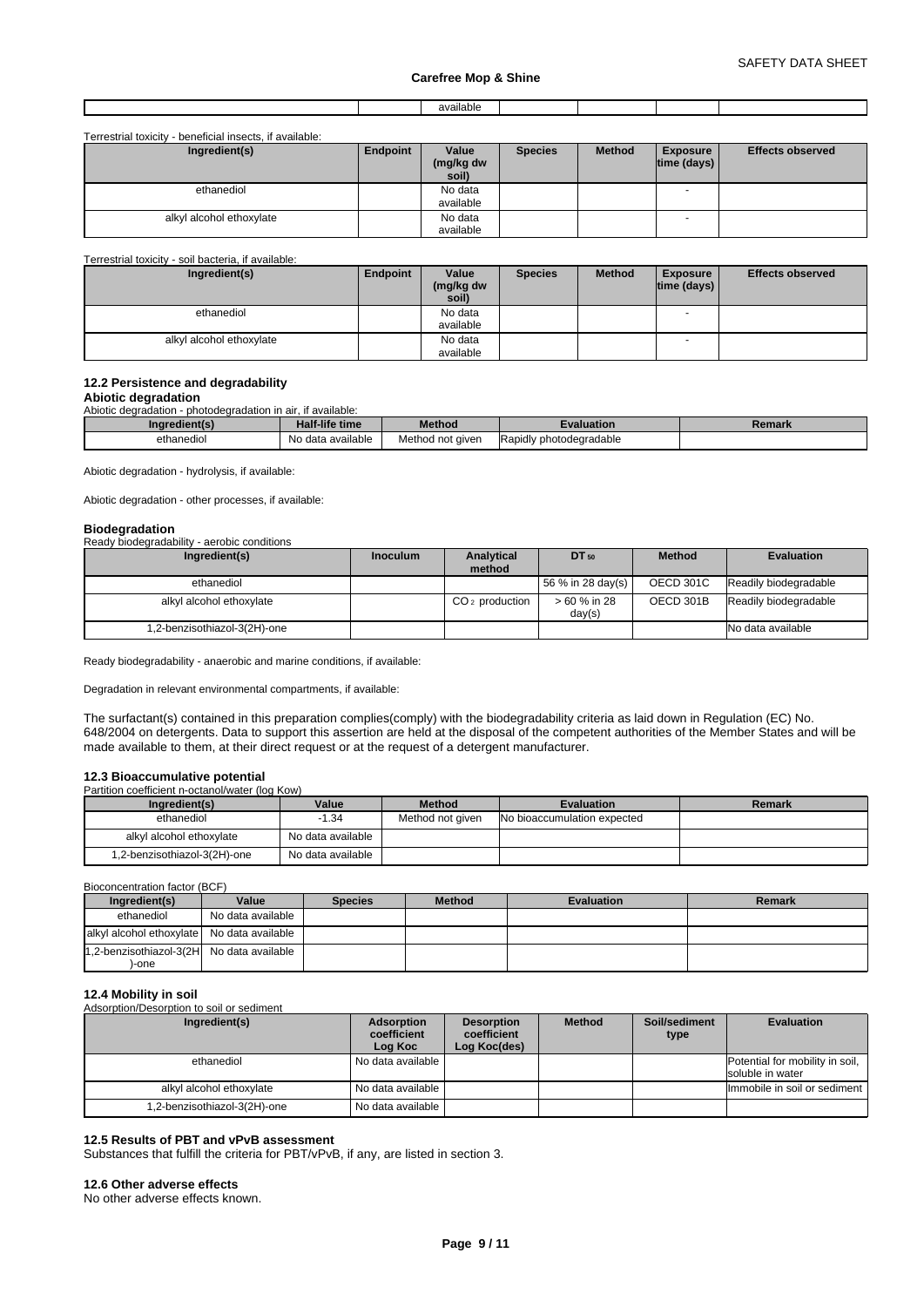# **SECTION 13: Disposal considerations**

| 13.1 Waste treatment methods<br>Waste from residues / unused<br>products:     | The concentrated contents or contaminated packaging should be disposed of by a certified handler<br>or according to the site permit. Release of waste to sewers is discouraged. The cleaned packaging<br>material is suitable for energy recovery or recycling in line with local legislation. |  |
|-------------------------------------------------------------------------------|------------------------------------------------------------------------------------------------------------------------------------------------------------------------------------------------------------------------------------------------------------------------------------------------|--|
| <b>European Waste Catalogue:</b>                                              | 20 01 29* - detergents containing dangerous substances.                                                                                                                                                                                                                                        |  |
| <b>Empty packaging</b><br><b>Recommendation:</b><br>Suitable cleaning agents: | Dispose of observing national or local regulations.<br>Water, if necessary with cleaning agent.                                                                                                                                                                                                |  |
| <b>SECTION 14: Transport information</b>                                      |                                                                                                                                                                                                                                                                                                |  |

#### **ADR, RID, ADN, IMO/IMDG, ICAO/IATA**

- **14.1 UN number:** Non-dangerous goods
- **14.2 UN proper shipping name:** Non-dangerous goods
- **14.3 Transport hazard class(es):** Non-dangerous goods
- **Class:** -

#### **14.4 Packing group:** Non-dangerous goods

**14.5 Environmental hazards:** Non-dangerous goods

**14.6 Special precautions for user:** Non-dangerous goods

**14.7 Transport in bulk according to Annex II of MARPOL 73/78 and the IBC Code:** The product is not transported in bulk tankers.

# **SECTION 15: Regulatory information**

**15.1 Safety, health and environmental regulations/legislation specific for the substance or mixture**

**Authorisations or restrictions (Regulation (EC) No 1907/2006, Title VII respectively Title VIII):** Not applicable.

#### **Ingredients according to EC Detergents Regulation 648/2004** non-ionic surfactants < 5%

perfumes, Benzisothiazolinone

#### **15.2 Chemical safety assessment**

A chemical safety assessment has not been carried out on the mixture

# **SECTION 16: Other information**

*The information in this document is based on our best present knowledge. However, it does not constitute a guarantee for any specific product features and does not establish a legally binding contract*

**MSDS code:** MSDS7237

#### **Reason for revision:**

Overall design adjusted in accordance with Amendment 453/2010, Annex II of Regulation (EC) No 1907/2006, This data sheet contains changes from the previous version in section(s):, 3, 8, 13

#### **Classification procedure**

The classification of the mixture is in general based on calculation methods using substance data, as required by Regulation (EC) No 1272/2008. If for certain classifications data on the mixture is available or for example bridging principles or weight of evidence can be used for classification, this will be indicated in the relevant sections of the Safety Data Sheet. See section 9 for physical chemical properties, section 11 for toxicological information and section 12 for ecological information.

#### **Full text of the R, H and EUH phrases mentioned in section 3:**

- •H302-Harmfulifswallowed.
- H315 Causes skin irritation.
- H317 May cause an allergic skin reaction. • H318 - Causes serious eye damage
- H373 May cause damage to organs through prolonged or repeated exposure.
- H400 Very toxic to aquatic life.
- R22 Harmful if swallowed.
- R38 Irritating to skin.
- R41 Risk of serious damage to eyes.
- R43 May cause sensitisation by skin contact.
- R50 Very toxic to aquatic organisms.

#### **Abbreviations and acronyms:**

• AISE - The international Association for Soaps, Detergents and Maintenance Products

- DNEL Derived No Effect Limit
- EUH CLP Specific hazard statement • PBT - Persistent, Bioaccumulative and Toxic
- PNEC Predicted No Effect Concentration
- REACH number REACH registration number, without supplier specific part
- vPvB very Persistent and very Bioaccumulative

**Version:** 04.0 **Revision:** 2015-03-14